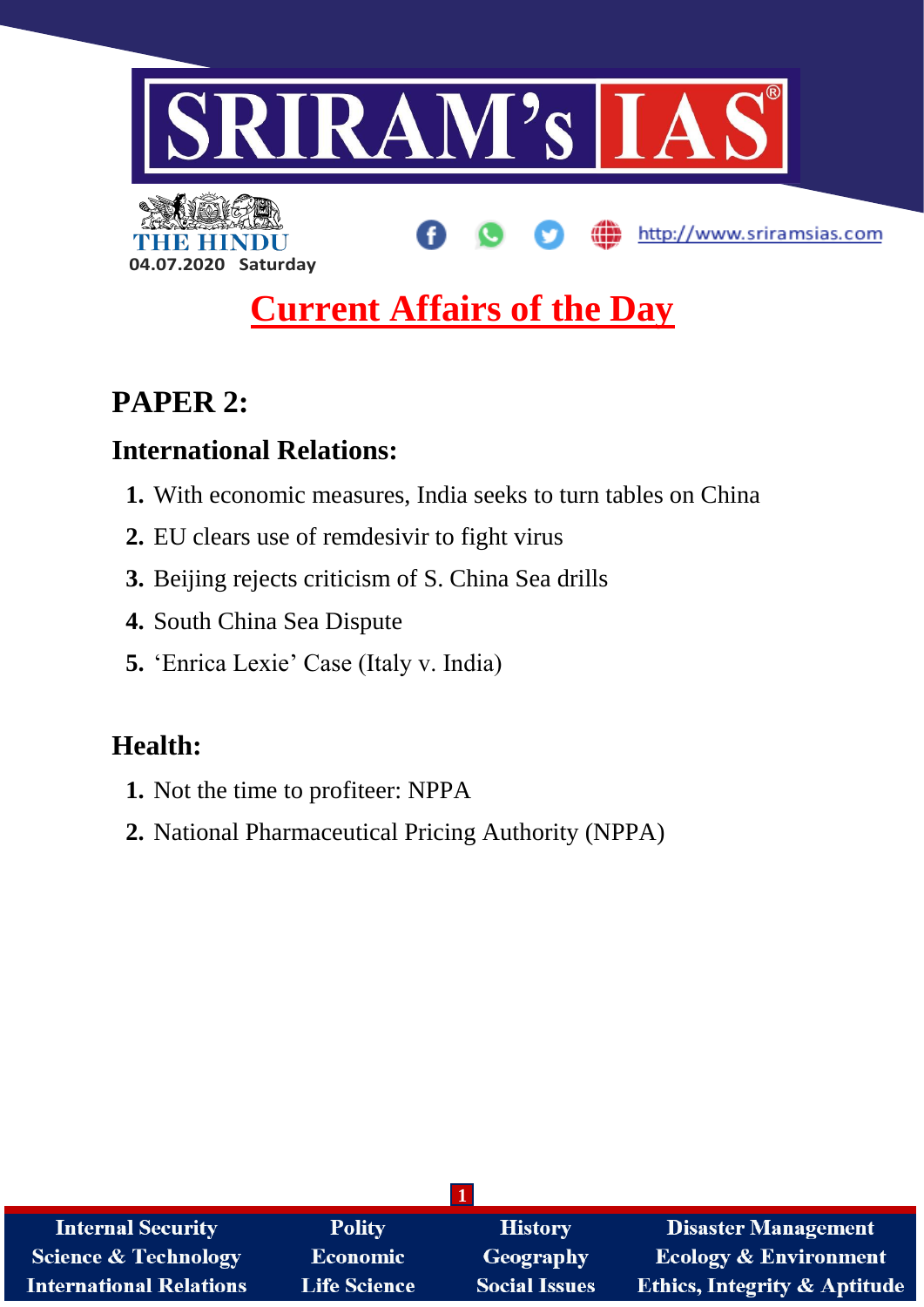

http://www.sriramsias.com

THE HINDL **04.07.2020 Saturday**

**Not the time to profiteer: NPPA**  $\triangleright$  To ensure **MAHARASHTRA KARNATAKA NOTE** sufficient \*Cases/deaths and  $\epsilon$ 1,694 CASES 6,364 the comparison availability does not include Telangana as data of critical 198 was not released till 10.30 p.m. medical **DEATHS** equipment TAMIL NADU 4,329 **WEST BENGAL ANDHRA PRADESH** al tracker for clinical 669 837 With 20.923 new COVID-19 cases  $\epsilon$  $\epsilon$ and 436 deaths, the cumulative management tally rose to 6,47,522 cases and 64  $\mathbf{a}$ of COVID-18,662 deaths on Friday. The graphs depict new cases (C) and new 19 in the deaths (D) in the last 14 days in **RAJASTHAN UTTAR PRADESH HARYANA** select States. If the average cases country, the 982 or deaths in the last seven days 390 are much higher than the previous 494 Union Health seven days, then the cases/deaths Ministry said are rising  $($ .  $)$ , if they are lower  $14$ then dropping  $($ , if they are  $10$ on Friday similar, then flatlining ( DELHI **GUJARAT MADHYA PRADESH** that it had NEW CASES AND DEATHS IN INDIA 2,520  $\epsilon$ **CASES DEATHS**  $\mathsf{C}$  $\mathsf{C}$ 687 identified a 20,923 436 188 list of critical 18 **7 DAY-CHANGE** 7 DAY-CHANGE  $\overline{D}$ 59 D. medical +9.8%  $+15%$ FIGURES ON THE GRAPHS DEPICT NEW CASES AND NEW DEATHS RECORDED IN THOSE STATES ON FRIDAY equipment

and had requested the **National Pharmaceutical Pricing Authority (NPPA)**  to ensure its availability at affordable prices.

## **Details:**

- $\triangleright$  All the medical devices have been notified as drugs and have come under the regulatory regime of the **Drugs and Cosmetics Act, 1940 and Drugs (Prices Control) Order, 2013**, with effect from April 1.
- $\triangleright$  A stakeholders consultation with medical devices industry associations and civil society groups was held by the NPPA on July 1 wherein it was stressed that all the manufacturers and importers of critical medical equipment shall ensure sufficient availability of the same.
- $\triangleright$  It has been reiterated that all the medical devices have come under price regulation accordingly, price increase of medical devices would be monitored.

| <b>Internal Security</b>        | <b>Polity</b>       | <b>History</b>       | <b>Disaster Management</b>              |  |
|---------------------------------|---------------------|----------------------|-----------------------------------------|--|
| <b>Science &amp; Technology</b> | <b>Economic</b>     | Geography            | <b>Ecology &amp; Environment</b>        |  |
| <b>International Relations</b>  | <b>Life Science</b> | <b>Social Issues</b> | <b>Ethics, Integrity &amp; Aptitude</b> |  |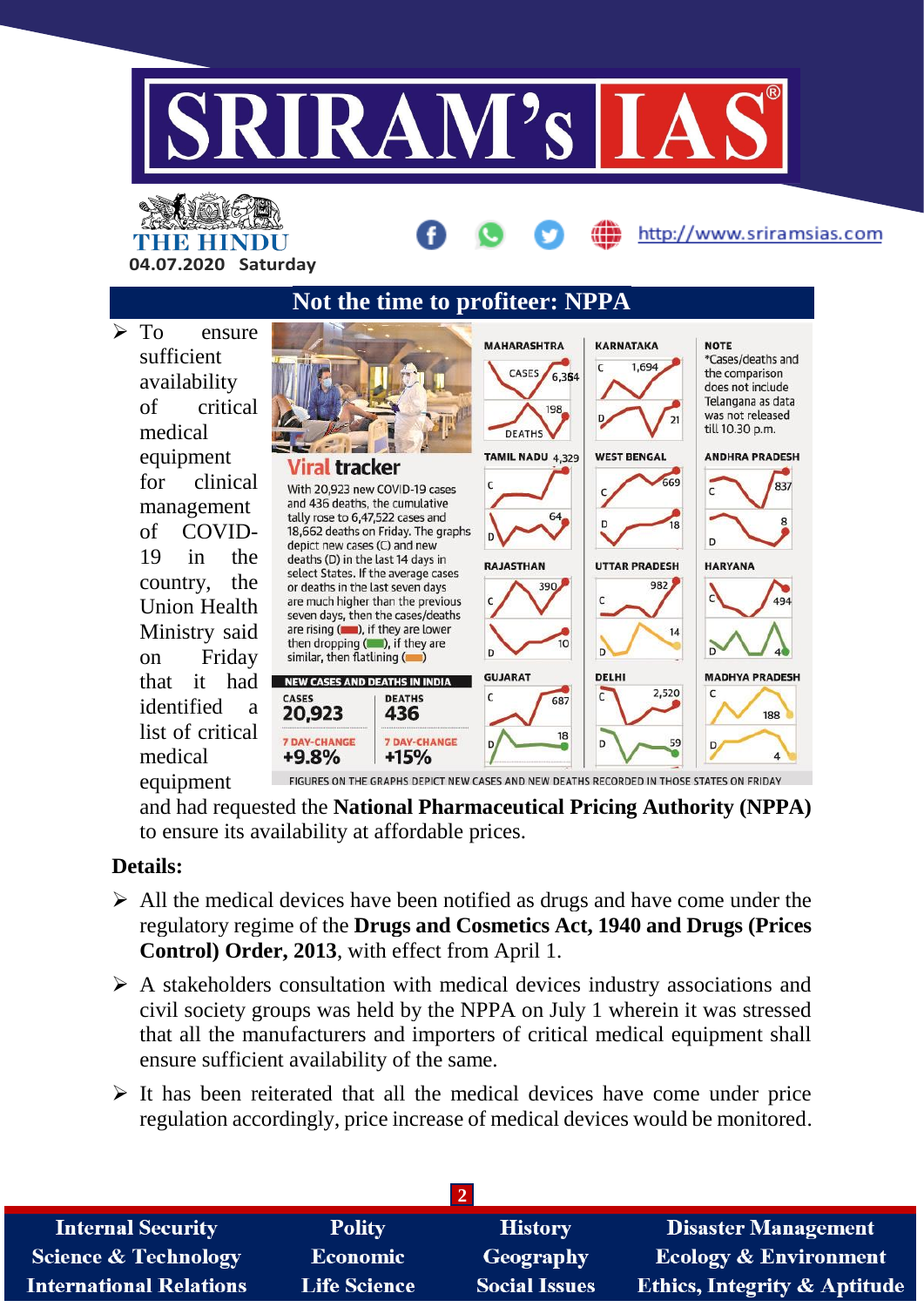





### **Value Added Information**

## **National Pharmaceutical Pricing Authority (NPPA):**

- $\triangleright$  It was established on 29th August 1997 as an independent body of experts under Department of Pharmaceuticals, Union Ministry of chemicals and Fertilizersas per the decision taken by the Cabinet committee in September 1994 while reviewing Drug Policy.
- $\triangleright$  The NPPA invoked extraordinary powers in public interest under para 19 of DPCO 2013 for upward revision of the ceiling prices.

#### **Functions:**

- $\triangleright$  To implement and enforce the provisions of the Drugs Price Control Order (DPCO), 1995/2013 in accordance with the powers delegated to it.
- $\triangleright$  To undertake and/or sponsor relevant studies in respect of pricing of drugs/formulations.
- $\triangleright$  To monitor the availability of drugs, identify shortages, if any, and to take remedial steps.
- $\triangleright$  To collect/maintain data on production, exports and imports, market share of individual companies, profitability of companies etc. for bulk drugs and formulations.
- $\triangleright$  To deal with all legal matters arising out of the decisions of the Authority.
- $\triangleright$  To render advice to the Central Government on changes/revisions in the drug policy.
- $\triangleright$  To render assistance to the Central Government in the parliamentary matters relating to the drug pricing.

## **Drug Prices Control Order (DPCO):**

 The Drugs Prices Control Order, 1995 was an order issued by the Government of India under Sec. 3 of Essential Commodities Act, 1955 to regulate the prices of drugs.

| <b>Internal Security</b>        | <b>Polity</b>       | <b>History</b>       | <b>Disaster Management</b>              |  |
|---------------------------------|---------------------|----------------------|-----------------------------------------|--|
| <b>Science &amp; Technology</b> | <b>Economic</b>     | Geography            | <b>Ecology &amp; Environment</b>        |  |
| <b>International Relations</b>  | <b>Life Science</b> | <b>Social Issues</b> | <b>Ethics, Integrity &amp; Aptitude</b> |  |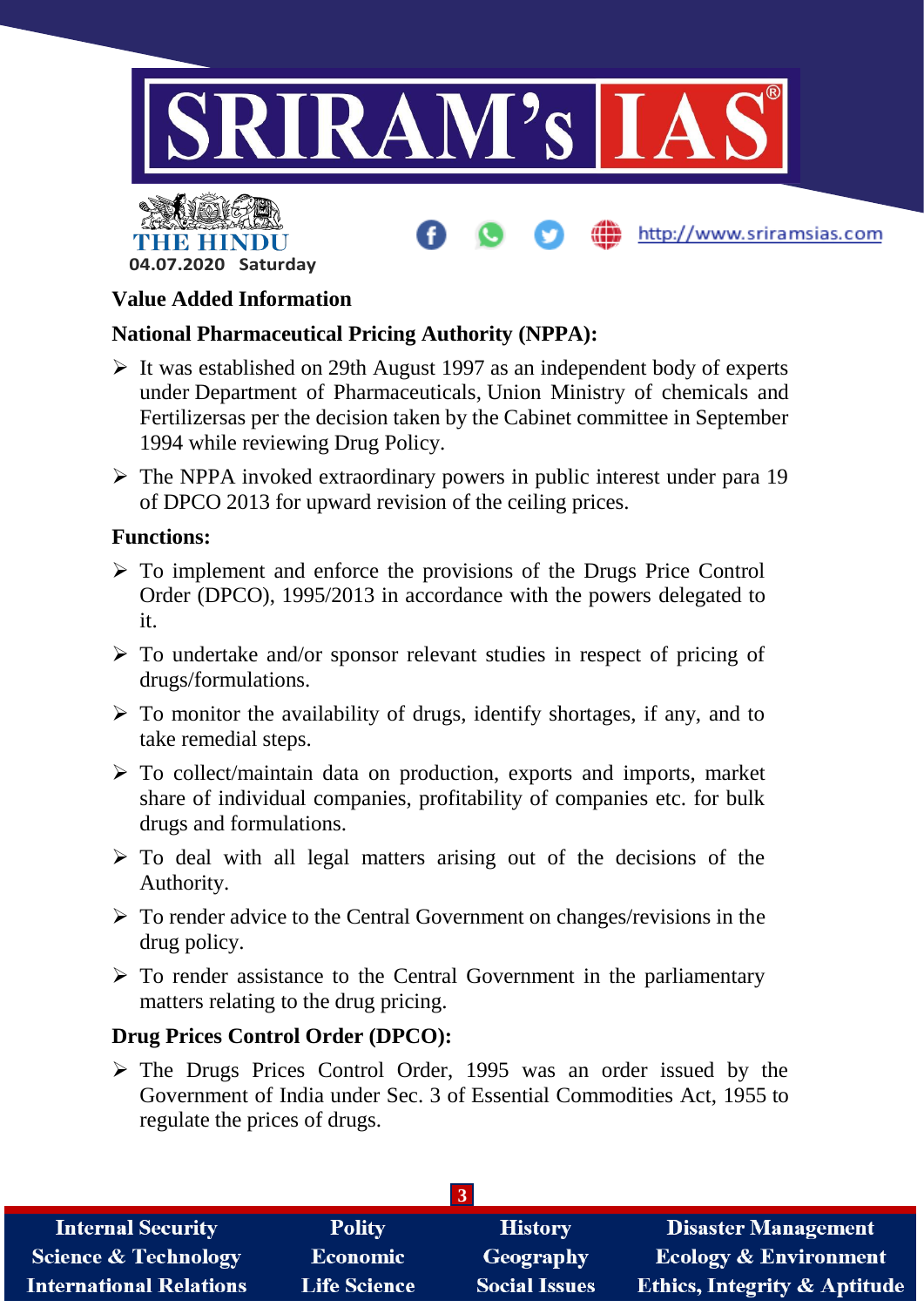

- **04.07.2020 Saturday**
- $\triangleright$  The Order interalia provides the list of price controlled drugs, procedures for fixation of prices of drugs, method of implementation of prices fixed by Govt., penalties for contravention of provisions etc.
- $\triangleright$  For the purpose of implementing provisions of DPCO, powers of Govt. have been vested in NPPA. Later, the Drugs (Prices Control) Order (DPCO) 2013 was notified.

### **National List of Essential Medicines (NLEM):**

- $\triangleright$  It was adopted as the primary basis for determining essentiality, which constitutes the list of scheduled medicines for the purpose of price control.
- $\triangleright$  The DPCO 2013 contains 680 scheduled drug formulations spread across 27 therapeutic groups. However, the prices of other drugs can be regulated, if warranted in public interest.
- **NOTE:** Drugs are essential for health of the society. Drugs have been declared as Essential and accordingly put under the Essential Commodities Act.

## **With economic measures, India seeks to turn tables on China**

## **Key Points:**

- $\triangleright$  India is considering a range of economic measures aimed at Chinese firms amid the border tensions. The move to ban 59 Chinese apps may be just the start, with other measures likely to follow if tensions along the Line of Actual Control (LAC) continue, without disengagement.
- $\triangleright$  Power Minister R.K. Singh said India would not import power equipment from China — worth \$2 to \$3 billion annually — while Minister for Road Transport and Highways Nitin Gadkari said on July 1 Chinese companies would not be allowed to take part in road projects.
- $\triangleright$  The government is considering trade and procurement curbs targeting China. The government is also increasing scrutiny of Chinese investments in many sectors, and weighing a decision to keep out Chinese companies from 5G trials.
- $\triangleright$  The moves could potentially cost Chinese companies billions of dollars. The message from Delhi is it cannot continue trade and investment relations as

| <b>Internal Security</b>        | <b>Polity</b>       | <b>History</b>       | <b>Disaster Management</b>              |
|---------------------------------|---------------------|----------------------|-----------------------------------------|
| <b>Science &amp; Technology</b> | <b>Economic</b>     | Geography            | <b>Ecology &amp; Environment</b>        |
| <b>International Relations</b>  | <b>Life Science</b> | <b>Social Issues</b> | <b>Ethics, Integrity &amp; Aptitude</b> |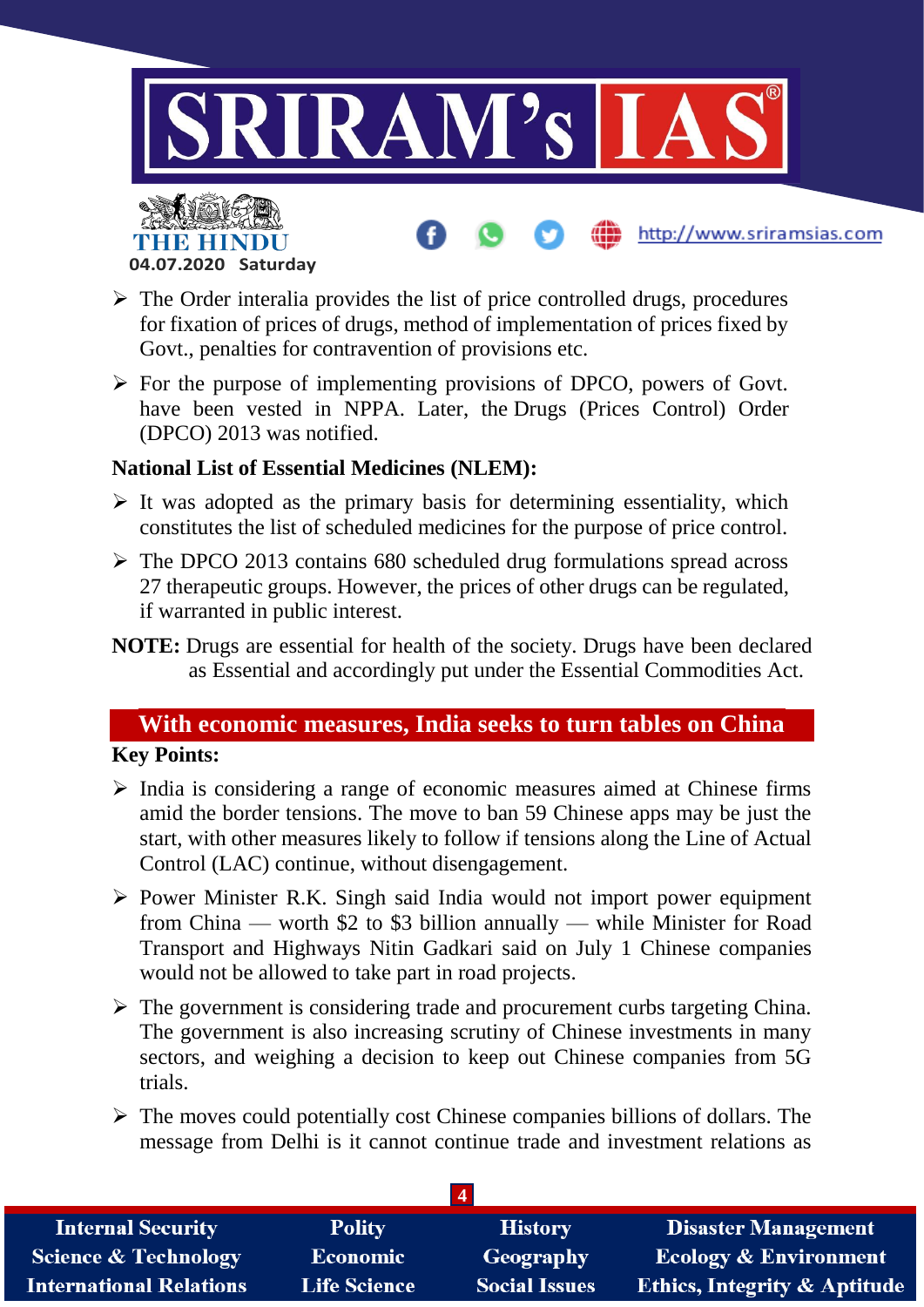

#### **04.07.2020 Saturday**

normal, if China does not agree to return to the status quo of April before its incursions along the LAC began.

#### **Chinese reaction:**

- $\triangleright$  The Chinese government has hit out at the measures, while state media have widely criticised calls in India to boycott Chinese goods. China is itself no stranger to such moves, having frequently deployed economic countermeasures, from restricting market access to boycotting goods, in the midst of its own disputes, with countries ranging from South Korea and Japan to the Philippines.
- China's state media spearheaded a boycott of South Korean goods in 2016 and 2017, when Seoul deployed the U.S. Terminal High-Altitude Area Defense missile system.

#### **China's leverage**

- $\triangleright$  In all those relationships, China had particular leverage that it used to inflict immediate economic pain. In the India-China economic relationship, where trade is lopsided in China's favour, both sides have different levers that they could turn to, but options are tilted in China's favour because China is far less dependent on India's market than India is on Chinese imports.
- $\triangleright$  India's biggest lever is its market. For TikTok, one of the 59 apps banned, India is the biggest overseas market with more than 100 million users. While the parent company ByteDance reported modest earnings of \$5.8 million in 2018-19, its first full year in India, a source close to the company told the Chinese finance magazine Caixin that ByteDance "is anticipating a loss of more than \$6 billion, most likely more than the combined losses for all the other Chinese companies behind the other 58 apps banned in India."
- $\triangleright$  If India does have leverage that could hurt potential revenues of Chinese companies, the problem for New Delhi is China could inflict immediate economic pain should it choose to.
- $\triangleright$  In 2019-20, India's imports from China accounted for \$65 billion out of twoway trade of \$82 billion. India relies on China for crucial imports for many of its industries, from auto components to active pharmaceutical ingredients (APIs). Between 70% to 90% of APIs come from China.

| <b>Internal Security</b>        | <b>Polity</b>       | <b>History</b>       | <b>Disaster Management</b>              |
|---------------------------------|---------------------|----------------------|-----------------------------------------|
| <b>Science &amp; Technology</b> | <b>Economic</b>     | Geography            | <b>Ecology &amp; Environment</b>        |
| <b>International Relations</b>  | <b>Life Science</b> | <b>Social Issues</b> | <b>Ethics, Integrity &amp; Aptitude</b> |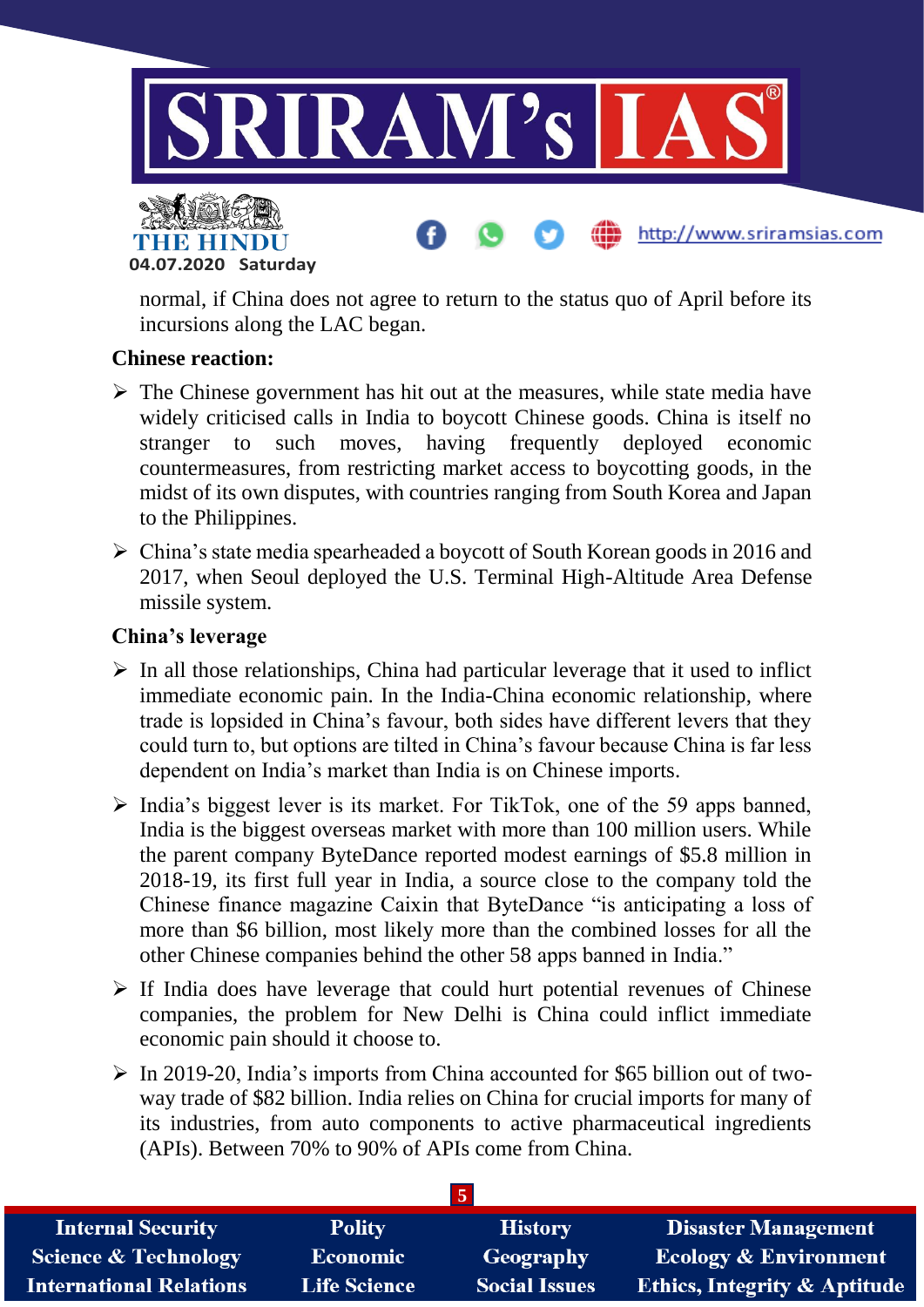



## **EU clears use of remdesivir to fight virus**

http://www.sriramsias.com

- $\overline{\triangleright}$  The European Commission, the bloc's executive arm, on Friday authorised the use of **anti-viral drug remdesivir** to treat COVID-19.
- $\triangleright$  At least two major U.S. studies have shown that remdesivir can reduce the duration of hospital stays for COVID-19 patients.

## **Beijing rejects criticism of S. China Sea drills**

- $\triangleright$  China on Friday rejected criticism by the U.S. Defense Department of its plan to hold military exercises in the **South China Sea**, and suggested that Washington was to blame for increased tensions in the region.
- $\triangleright$  China announced last week it had scheduled five days of drills near the **Paracel Islands, claimed by both Vietnam and China**.

#### **Value Added Information**

## **South China Sea Dispute:**

- **What's the issue now?**
- $\triangleright$  The focus this time is on two disputed archipelagos of the Spratly Islands and the Paracel Islands in the middle of the South China Sea waters, between the territory of



Vietnam and the Philippines.

| <b>Internal Security</b>        | <b>Polity</b>       | <b>History</b>       | <b>Disaster Management</b>              |  |
|---------------------------------|---------------------|----------------------|-----------------------------------------|--|
| <b>Science &amp; Technology</b> | <b>Economic</b>     | Geography            | <b>Ecology &amp; Environment</b>        |  |
| <b>International Relations</b>  | <b>Life Science</b> | <b>Social Issues</b> | <b>Ethics, Integrity &amp; Aptitude</b> |  |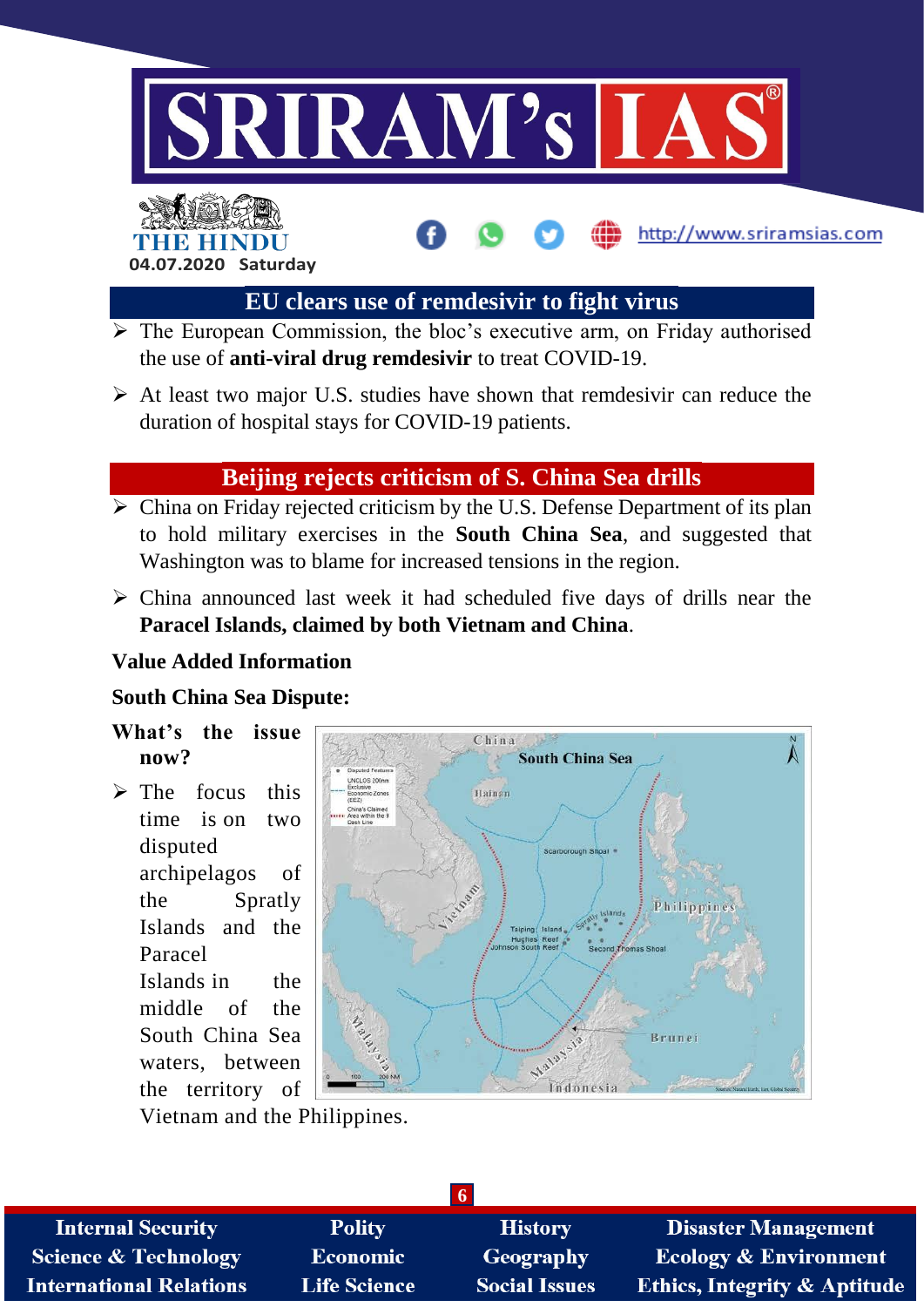

- **04.07.2020 Saturday**
- $\triangleright$  Beijing unilaterally renamed 80 islands and other geographical features in the area, drawing criticism from neighbouring countries who have also laid claim to the same territory.

## **What is the Spratly Islands dispute about?**

- $\triangleright$  The ongoing territorial dispute is between China, Taiwan, Vietnam, the Philippines, and Malaysia concerning the ownership of the Spratly Islands archipelago and nearby geographical features like corals reefs, cays etc.
- $\triangleright$  Brunei has contained its objections to the use of its maritime waters for commercial fishing.
- $\triangleright$  The islands may have large reserves of untapped natural resources including oil.

## **What is the Paracel Islands dispute about?**

- Located in the South China Sea, almost equidistant from China and Vietnam.
- $\triangleright$  Beijing says that references to the Paracel Islands as a part of China sovereign territory can be found in 14th century writings from the Song Dynasty.
- $\triangleright$  Vietnam on the other hand, says that historical texts from at least the 15th century show that the islands were a part of its territory.
- $\triangleright$  With increased tensions accelerated by Colonial powers, China and Vietnam fought over their territorial disputes in January 1974 after which China took over control of the islands.
- $\triangleright$  In retaliation, in 1982, Vietnam said it had extended its administrative powers over these islands.
- $\triangleright$  In 1999, Taiwan jumped into the fray laying its claim over the entire archipelago.
- $\triangleright$  Since 2012, China, Taiwan and Vietnam have attempted to reinforce their claims on the territory by engaging in construction of government

| <b>Internal Security</b>        | <b>Polity</b>       | <b>History</b>       | <b>Disaster Management</b>              |
|---------------------------------|---------------------|----------------------|-----------------------------------------|
| <b>Science &amp; Technology</b> | Economic            | Geography            | <b>Ecology &amp; Environment</b>        |
| <b>International Relations</b>  | <b>Life Science</b> | <b>Social Issues</b> | <b>Ethics, Integrity &amp; Aptitude</b> |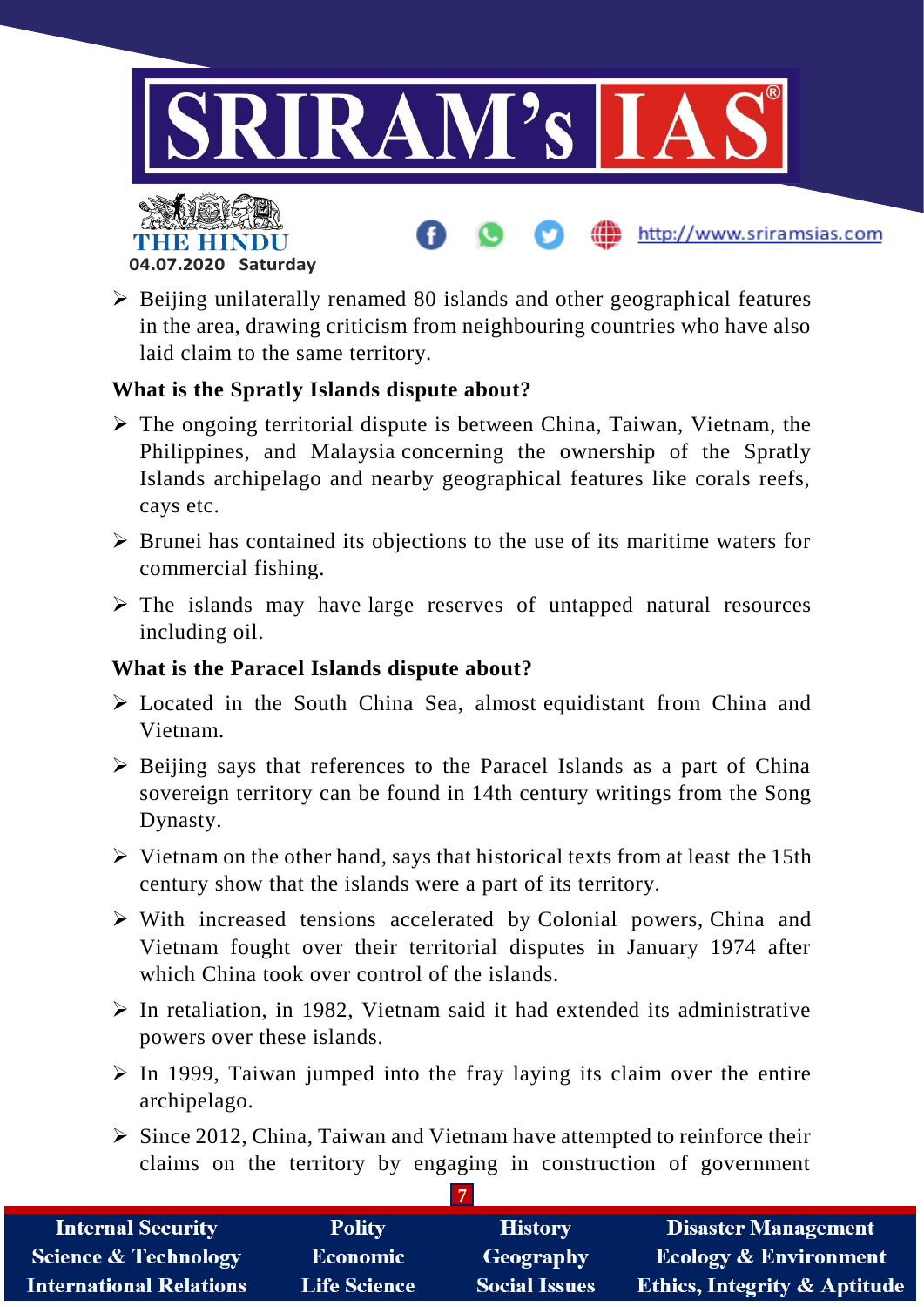

administrative buildings, tourism, land reclamation initiatives and by establishing and expanding military presence on the archipelago.

## **Understanding UNCLOS:**

 United Nation Convention on the Laws of the Sea defines the rights, responsibilities of nations with respect to their use of world's oceans, establishing guidelines for businesses, environment, and the management of marine natural resources.



|                                 |                     | 8                    |                                         |
|---------------------------------|---------------------|----------------------|-----------------------------------------|
| <b>Internal Security</b>        | <b>Polity</b>       | <b>History</b>       | <b>Disaster Management</b>              |
| <b>Science &amp; Technology</b> | Economic            | <b>Geography</b>     | <b>Ecology &amp; Environment</b>        |
| <b>International Relations</b>  | <b>Life Science</b> | <b>Social Issues</b> | <b>Ethics, Integrity &amp; Aptitude</b> |